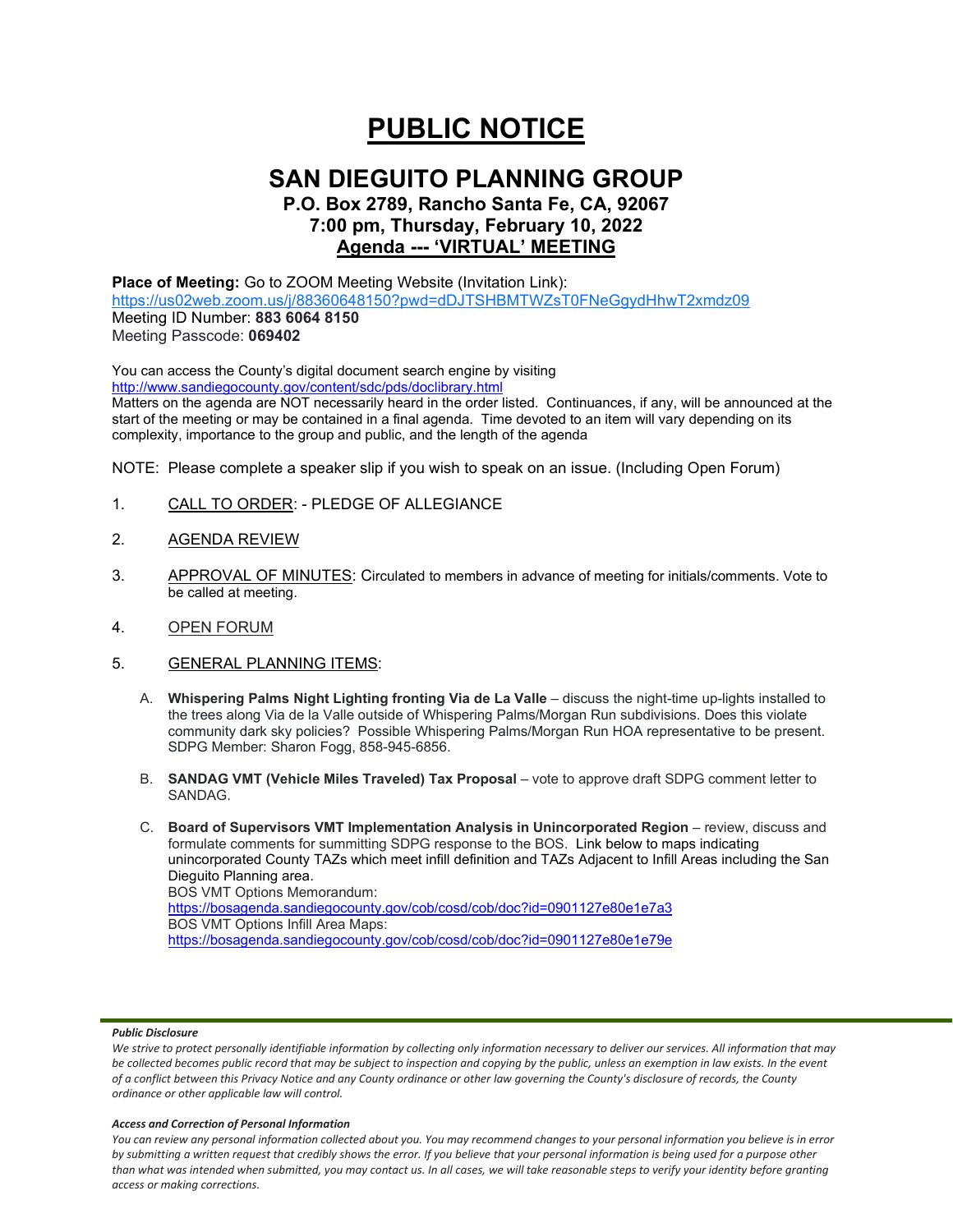D. **Surf Cup/Polo Fields/Horse Park** – Status on current Surf Cup (over use) activities/status not in compliance with property title usage overlay and related developments with adjacent 22<sup>nd</sup> DAA Horse Park. SDPG Lead: Beth Nelson, 858-765-2322.

# 6. MAJOR PROJECTS AND LAND USE ITEMS:

- A. **PDS2021-AD-21-015 Richmond Residence Barn and Accessory Building Permit**. Proposed new 1,596 sf barn with 1,093 sf accessory dwelling unit. Project location: 5371 La Glorieta, Rancho Santa Fe, CA 92067, Closest cross street: Linea del Cielo; APN: 268-111-13-00. Applicant Representative: Maxwell Wuthrich (B+W Architect) 858-756-1788; PDS Planner: Hunter McDonald, 858-495-5330; SDPG Member: Laurel Lemarie, 858-756-2835 *Continue to February 2022 SDPG Meeting*
- B. **PDS2021-STP-21-026/PDS2021-MUP-21-007 Via Monte Residence Site Plan**. Construct a new 4,854 square foot single family residence with an attached 750 square foot accessory dwelling unit and 4-car garage parking on an existing vacant 2.55 net acre parcel within an existing residential neighborhood. Location:16073 Via Monte (off El Camino Real north of San Dieguito Park), Rancho Santa Fe, CA 92067; APN: 302-180-60-00. Applicant (CWS Via Monte LP) Representative: Guy Oliver, 760-602-6406; PDS Planner: Souphalak Sakdarak, 619-323-4869; SDPG Member: Don Willis, 858-481-6922. *Continued to February 2022 SDPG Meeting*
- C. **PDS2021-STP-21-033 Hecht New Home** 2.33 Acres lot in the Cielo area, SFR single level with attached ADU, three car garage, 4,686 sf residence, 584 sf ADU for a total 5,270; add garage, 762 sf, for a total of 6,038 sf. Location: 7652 (SFR) and 7654 (ADU) Camino Del Arriba, Rancho Santa Fe, CA 92067. APN 264- 660-02-00. Applicant Representative: Ron La Barbera, 858-549-3000; PDS Planner: Bradley Sonnenburg, 619-323-8709; SDPG Member: Nicholas Christenfeld, 760-503-4214.
- D. **PDS2021-STP-21-034 Niedernhofer Residential Guest House Site Plan**. 600 sq. ft. Guest House with deck. Location: 4733 Vista De La Tierra Del Mar, CA. 92014; APN: 302-032-15-00. Applicant Contact: Jim Dyjak, 619-244-3085; PDS Planner: Lauren Yzaguirre, 619-323-7021; SDPG Member: Don Willis, 858-481- 6922.

*Continued to February 2022 SDPG Meeting*

E. **PDS2021-STP-17-002W1 Sun Residence Site Plan Modification.** Single Family 2-Story Residence with attached garage, driveway and landscape. Detached ADU and BBQ cabana. Site Location: 7417 Artesian Road, San Diego, CA 92127; APN: 269-100-44-00. Applicant: J. Villa & Company (for owner: Mr. Darrick Sun) 760-688-7430; PDS Planner: John Leavitt, 619-323-8674; SDPG Member(s): Philip Fisch, 858-967- 5323; Jennifer Callow, 760-271-9600.

*Continued to February 2022 SDPG Meeting*

# 7. ADMINISTRATIVE MATTERS:

- **A.** Community Reports<br>**B.** Consideration and co
- **B.** Consideration and comments on circulation mail<br>**C.** Future agenda items and planning
- **C.** Future agenda items and planning<br>**D.** Prospective & returning Planning G.
- Prospective & returning Planning Group members: Secretary position OPEN
- SDPG member seats #8, #10 and #13 are OPEN.
- **E.** Supply orders and reimbursement of expenses.

**NOTE: The San Dieguito Planning Group currently has THREE vacancies; Seat #8, Seat #10 and Seat #13.** If you wish to become a member of the SDPG, please provide the chair with your current resume and plan to attend 2 or 3 meetings in advance of processing your application for membership.

### *Public Disclosure*

We strive to protect personally identifiable information by collecting only information necessary to deliver our services. All information that may *be collected becomes public record that may be subject to inspection and copying by the public, unless an exemption in law exists. In the event of a conflict between this Privacy Notice and any County ordinance or other law governing the County's disclosure of records, the County ordinance or other applicable law will control.*

#### *Access and Correction of Personal Information*

*You can review any personal information collected about you. You may recommend changes to your personal information you believe is in error by submitting a written request that credibly shows the error. If you believe that your personal information is being used for a purpose other than what was intended when submitted, you may contact us. In all cases, we will take reasonable steps to verify your identity before granting access or making corrections.*